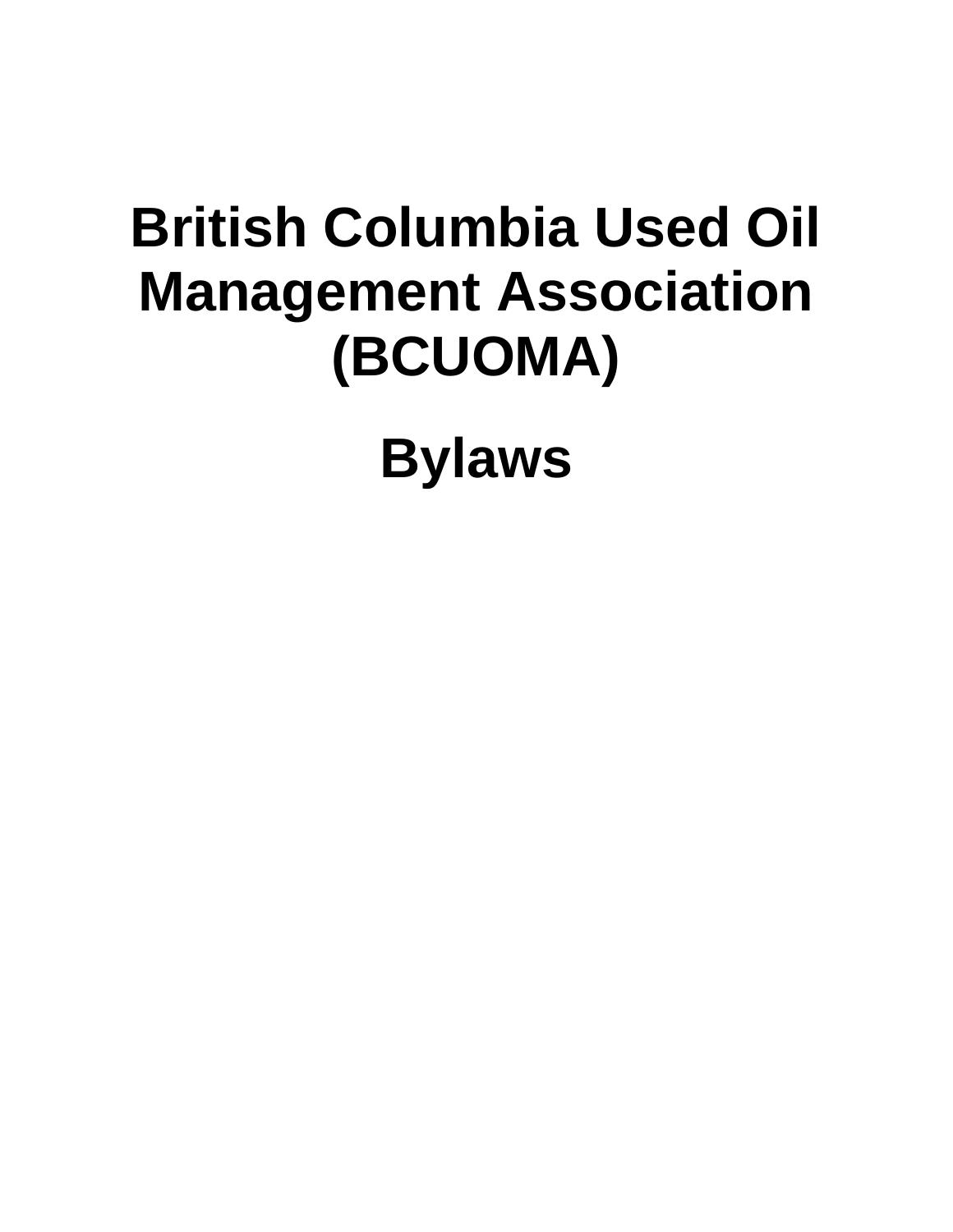# **British Columbia Used Oil Management Association Bylaws**

# **ARTICLE I INTERPRETATION**

#### **Definitions**

1.1 In these Bylaws, unless the context otherwise requires:

"**Act**" means the *Societies Act* of the Province of British Columbia, as may be amended from time to time, or any statute or statutes substituted therefore, and in the case of any substitution, the reference in these Bylaws to the statute shall be read as referring to the substitution therefore in the new statute or statutes;

"**Association**" means the association incorporated as the British Columbia Used Oil Management Association;

"**Board**" means the Board of Directors of the Association;

#### "**Brand-owner**" means

- (a) a person in British Columbia who is the owner or licensee of a trade mark under which oil, automotive antifreeze, oil and automotive antifreeze containers or oil filters are sold, otherwise distributed or use in a commercial enterprise in British Columbia, whether the trademark is registered or not, or
- (b) a person who brings into British Columbia oil, automotive antifreeze, oil and automotive antifreeze containers or oil filters for sale, other distribution or use in a commercial enterprise in British Columbia;

"**Chairman**" means the Chairman of the Board of Directors;

"**Communications Facility**" means teleconferencing, internet audio streaming, video conferencing, internet web casting or any other form of communication that permits all Members or Directors to see and/or hear and to communicate with each other attending;

"**Director**" means a member of the Board of Directors from time to time of the Association and includes the Chairperson of the Board;

"**Member**" means a Voting Member of the Association;

"**Municipality**" is as defined in the *Local Government Act* (RSBC 2015, c. 1) as may be amended from time to time, or any statute or statutes substituted therefore, and in the case of any substitution, the reference in these Bylaws to the statute shall be read as referring to the substitution therefore in the new statute or statutes;

"**special resolution**" means a special resolution as defined in the Act;

"**Voting Member**" means an organization or individual who becomes a Voting Member in accordance with Bylaw 2.1.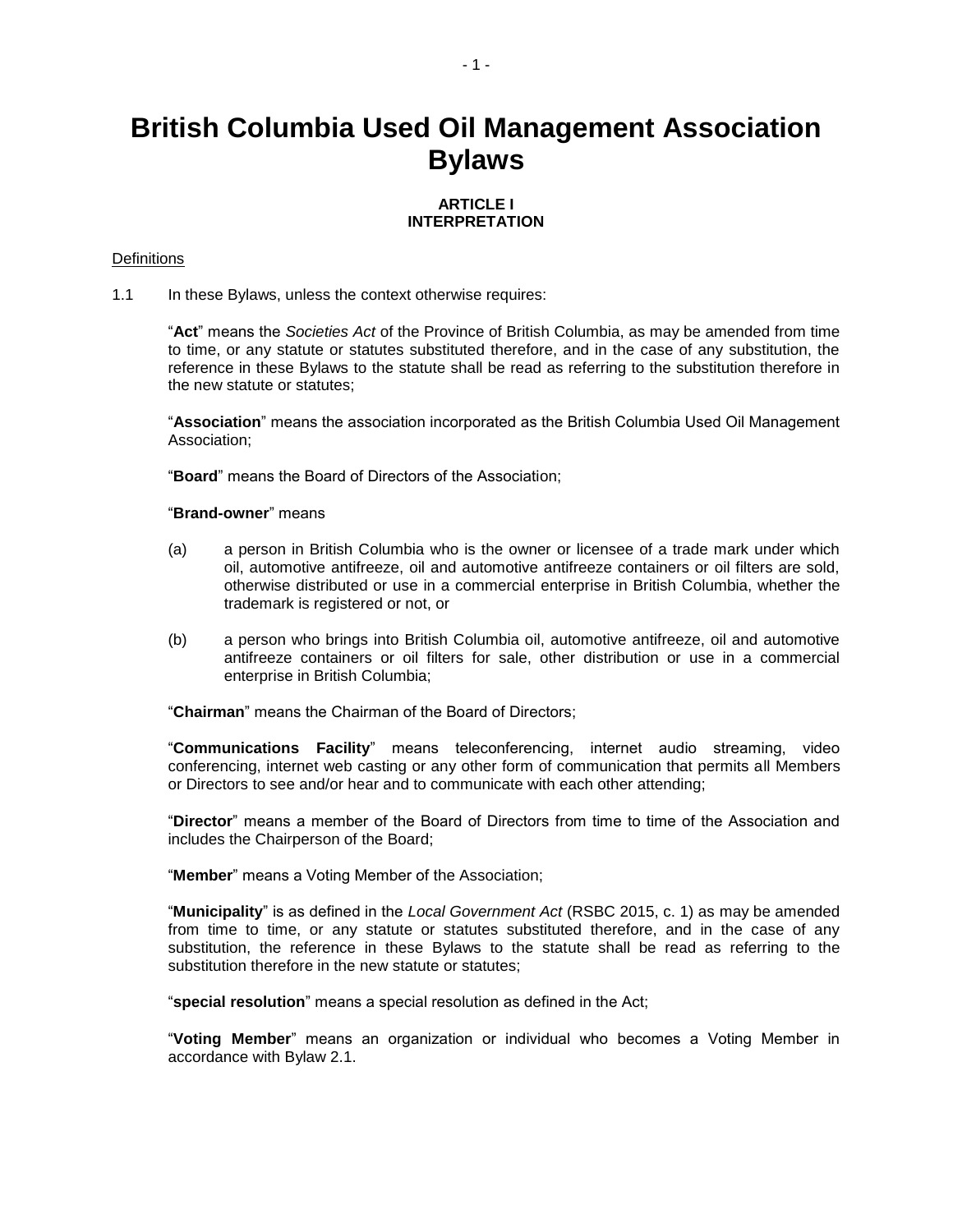#### **Construction**

1.2 Words importing the singular gender include the plural and vice versa; words importing gender include the masculine, feminine and neuter genders; and words importing persons include individuals, bodies corporate, partnerships, trusts and unincorporated organizations.

# **Headings**

1.3 The headings used throughout these Bylaws are inserted for reference purposes only, and are not to be considered or taken into account in construing the terms or provisions of any Article or Bylaw nor to be deemed in any way to qualify, modify or explain the effect of any such terms or provisions.

# **ARTICLE II MEMBERSHIP**

# Voting Members

2.1 Any Brand-owner may apply to the Board for Voting Membership in the Association, and on payment of the required fees and acceptance by the Board, becomes a Voting Member.

# Membership Fees

2.2 The membership fee, if any, shall be determined, from time to time, by the Board.

#### Representatives.

- 2.3 A Member that is a corporation, an unincorporated organization, society or government body shall appoint a person to act as its representative at meetings of the Association. A person may be appointed to act as alternative representative at any meeting the representative cannot attend.
- 2.4 The authorized representative or alternative representative of a Member is entitled to speak and vote and in all other respects exercise the rights of the Member, and that representative is to be recognized as that Member for all purposes at a meeting of the Association.
- 2.5 Each Member appointing a representative shall notify the Secretary in writing of the name, address, telephone number and occupation of the representative.
- 2.6 Each Member appointing an alternative representative shall notify the Secretary in writing of the name, address, telephone number and occupation of the alternate representative.

#### Membership Termination

- 2.7 Membership in the Association is terminated:
	- (a) upon receipt of written notice of resignation from a Member by the Secretary.
	- (b) upon death in the case of an individual, or upon dissolution in the case of a corporation, unincorporated organization or society; or
	- (c) at the direction of the Board, if a Member is in arrears of payment of any fees or payments owing to the Association for more than sixty (60) days.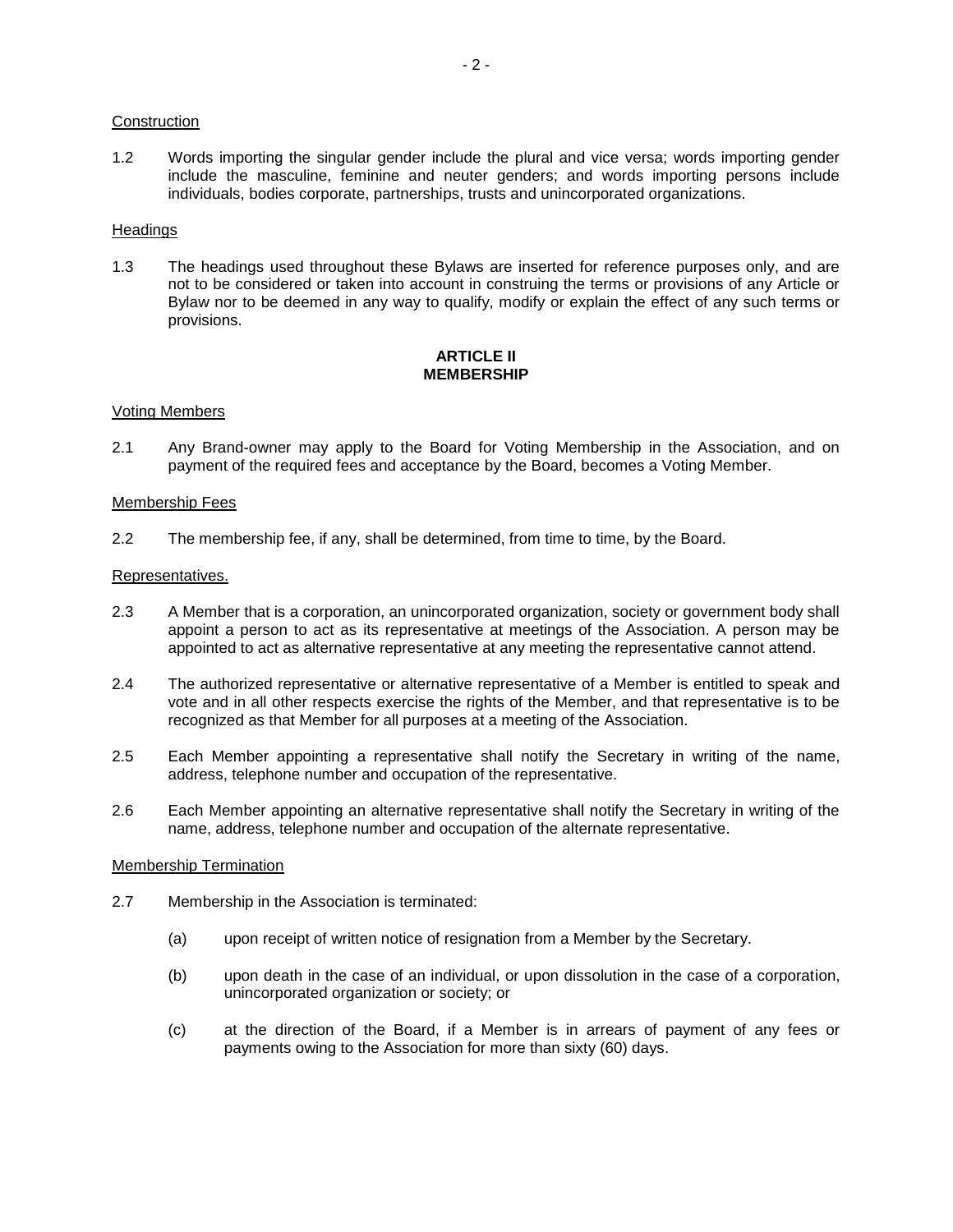A Member who is in arrears of payment of any fees or payments to the Association and whose Membership has not yet been terminated is not a Member in good standing. All other Members listed on the register of the Association, who have not been terminated, struck, expelled or suspended as Members, shall be Members in good standing.

# Cancellation of Membership

- 2.8 The Board may, by resolution, suspend or expel a Member for cause, if:
	- (a) the Member to be suspended or expelled has been given notice of the Board meeting at which suspension or expulsion is to be considered together with a brief statement of the reason or reasons for the proposed suspension or expulsion; and
	- (b) the Member named in such notice is given an opportunity to make representations to the Board at such meeting.

# Compliance with Bylaws

2.9 Every Member shall comply with and is bound by these Bylaws.

# **ARTICLE III BOARD OF DIRECTORS**

#### Number of Directors

3.1 A Board of no less than three (3) and no more than twelve (12) Directors shall manage the affairs of the Association.

# Eligibility of Directors

- 3.2 In order to be eligible to be elected or appointed as a Director, each Director must be qualified under the Act and, without limiting the foregoing, must:
	- (a) be at least 18 years of age;
	- (b) not have been declared incapable by a court in Canada or elsewhere;
	- (c) not be an undischarged bankrupt; and
	- (d) not have been convicted of an offence prescribed by the Act within the time periods and in the circumstances prescribed by the Act.

#### Board Structure

- 3.3 The Board of Directors shall be elected by the Voting Members of the Association, and shall be nominated from the following industry groups or otherwise appointed, as follows:
	- (a) Four (4) Directors who are nominated by oil manufacturers and brand owners, and:
		- (i) Canadian Fuels Association members shall nominate two (2) of those Directors;
		- (ii) One (1) of those Directors shall be nominated by a non- Canadian Fuels Association member;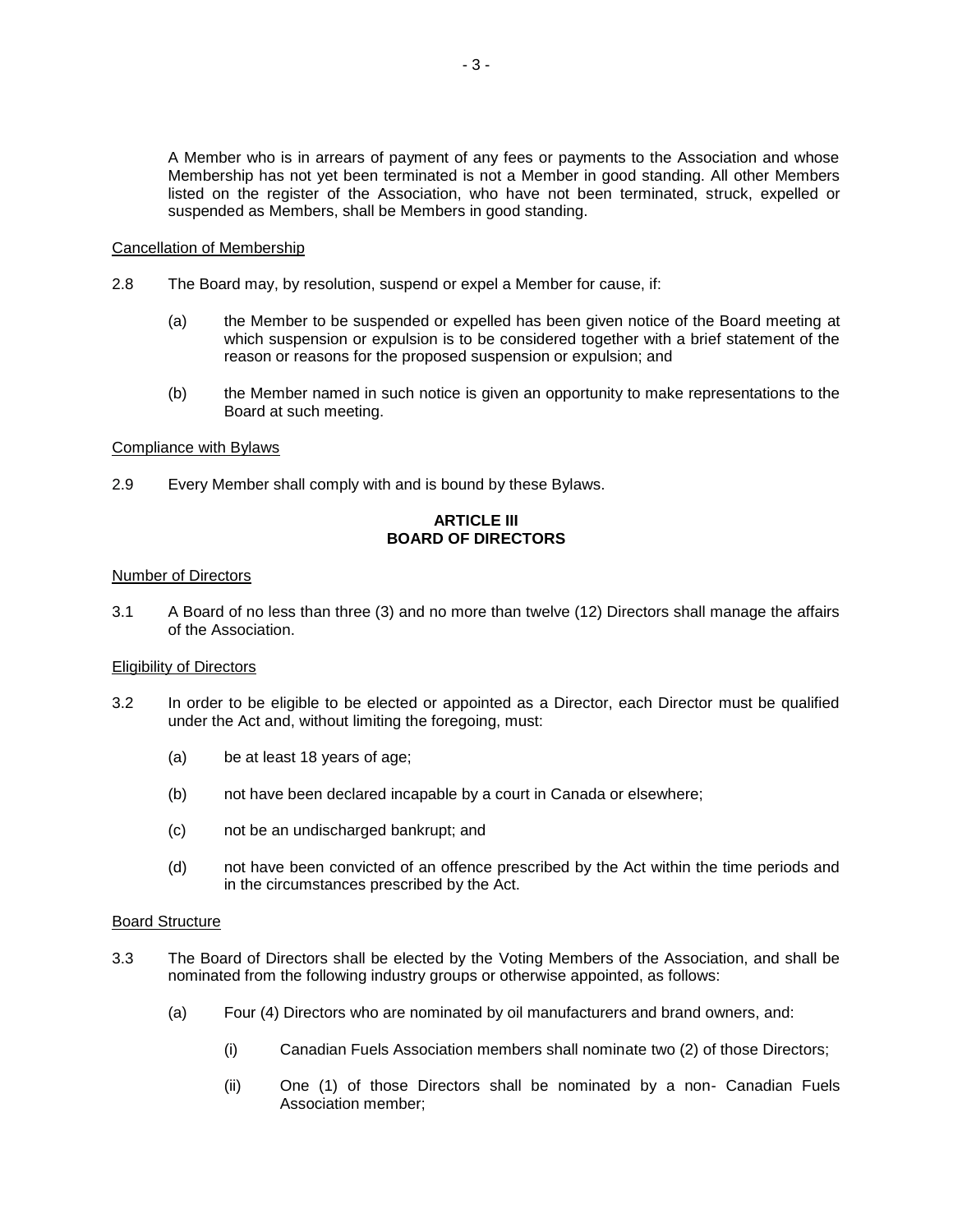- (iii) Either a Canadian Fuels Association or a non- Canadian Fuels Association member may nominate one (1) of those Directors;
- (b) One (1) Director who is nominated by an oil retailer (non-manufacturer);
- (c) One (1) Director who is nominated by a filter manufacturer and brand owner;
- (d) One (1) Director who is nominated by a automotive antifreeze manufacturer and brand owner;
- (e) One (1) Director who is, or is nominated by, an elected official or an employee of, a Municipality in British Columbia;
- (f) One (1) Director who is from the public at large, and who is not an elected representative of, or an employee of, the British Columbia Provincial Government or any Municipality;
- (g) In the event the Ministry of Environment elects to be represented on the Board, one (1) ex-officio Director appointed by the Minister of Environment; and
- (h) Two (2) Directors who are nominated by automotive manufacturers and brand owners.

#### Nomination and Election

3.4 Nominations shall be received in writing at least ten (10) days prior to the annual general meeting and if sufficient nominations for the election of all positions of Directors to be elected by the Members are not received prior to the annual general meeting, nominations shall be accepted from the floor at the general meeting or by means of a Communications Facility if the Association makes the annual general meeting available by such Communications Facility, but only for those positions that are not filled by nominations in advance. If there are no nominations for such vacancy or vacancies at the annual general meeting, the Board of Directors may appoint, as a Director, a Voting Member or Voting Members (or representatives of) from the industry group which has the vacancy.

# Election and Term

- 3.5 The election of Directors shall take place at each annual general meeting of the Voting Members, and Directors then in office and, subject to Bylaw 3.6 herein, who have served two years shall retire but, if qualified, shall be eligible for reelection. The term of each Director shall be two (2) years. The number of Directors to be elected at any such meeting shall be the number of Directors then in office unless the Voting Members otherwise determine. A vacancy occurring among the Directors elected at the annual meeting of the Voting Members shall be filled at the next annual meeting of the Voting Members. A Director need not be a Voting Member.
- 3.6 Directors may stand for nomination and re-election to the Board of Directors after their term expires. A person selected by the remaining Directors shall fill a vacancy occurring among the Directors during the course of the year. That person shall complete the term of the Director vacating, and shall be appointed from the industry sector or group the vacating Director had previously represented.

#### Resignation and Removal of Directors

3.7 A Director may resign by giving written notice to either the Chairman or the Secretary.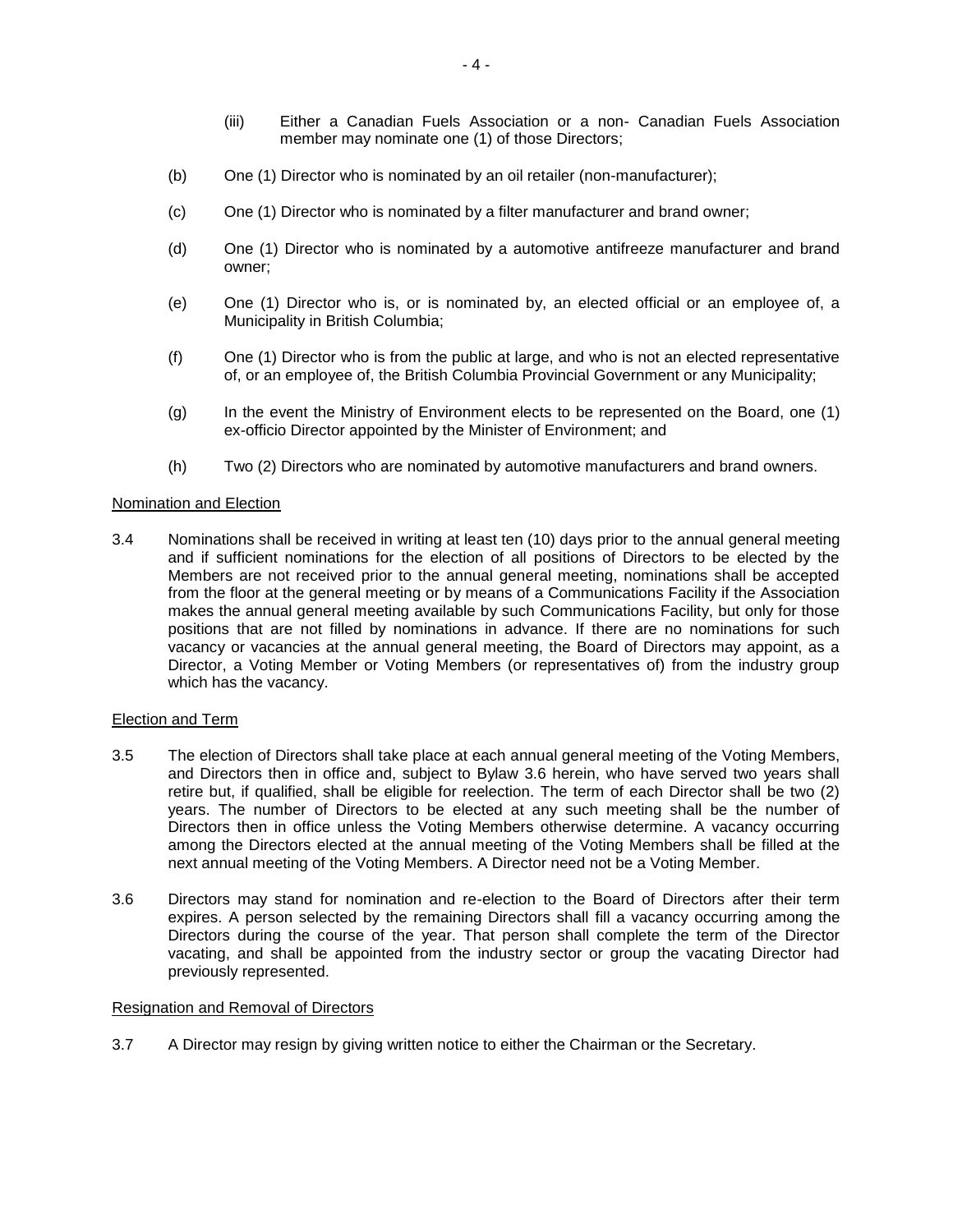- 3.8 A Director must resign by giving written notice if that Director ceases to be a member of, employee of, or representative of, the industry group from which that Director was originally elected.
- 3.9 The Board may, for cause deemed appropriate by the Board, remove a Director from office.
- 3.10 The Voting Members may, by special resolution, remove any Director before the expiration of this period of office.

#### Management

- 3.11 The management of the affairs of the Association shall be vested in the Directors who may without limitation:
	- (a) employ employees and prescribe their conditions of employment and provide for and pay their salary, remuneration and expenses;
	- (b) engage the services of advisors, managers or independent contractors providing special, technical or professional knowledge or services and provide for and pay their remuneration and expenses;
	- (c) enact and enforce policies regarding the direction and management and operation of the Association, and such policies shall be consistent with these Bylaws; and
	- (d) make rules:
		- (i) respecting the carrying out of its duties and powers;
		- (ii) respecting the calling of meetings pertaining to carrying out its duties and powers and the conduct of business at those meetings;
		- (iii) delegating to qualified Association Directors, officers, employees or agents or a committee of the Association, the carrying out of its duties and powers, except the power to make rules under this Bylaw; and
		- (iv) respecting the establishment, membership, duties and functions of special, standing and other committees with respect to their duties and powers.

#### Meetings of Directors

3.12 Meetings of the Board of Directors shall be held as often as may be required but at least once every six (6) months and shall be called by the Chairman. A special meeting of the Board may be called upon the written request of any two (2) Directors directed to the Chairman with such written request to state the business to be brought before the meeting.

#### Place of Meetings

3.13 Meetings of the Board may be held at any place within or outside the Province of British Columbia.

#### Notice

3.14 Notice of the time and place of each meeting of the Directors shall be sent to each Director by regular mail addressed to the Director at his latest address as shown in the records of the Association not less then ten (10) days before the meeting, or by electronic mail not less than five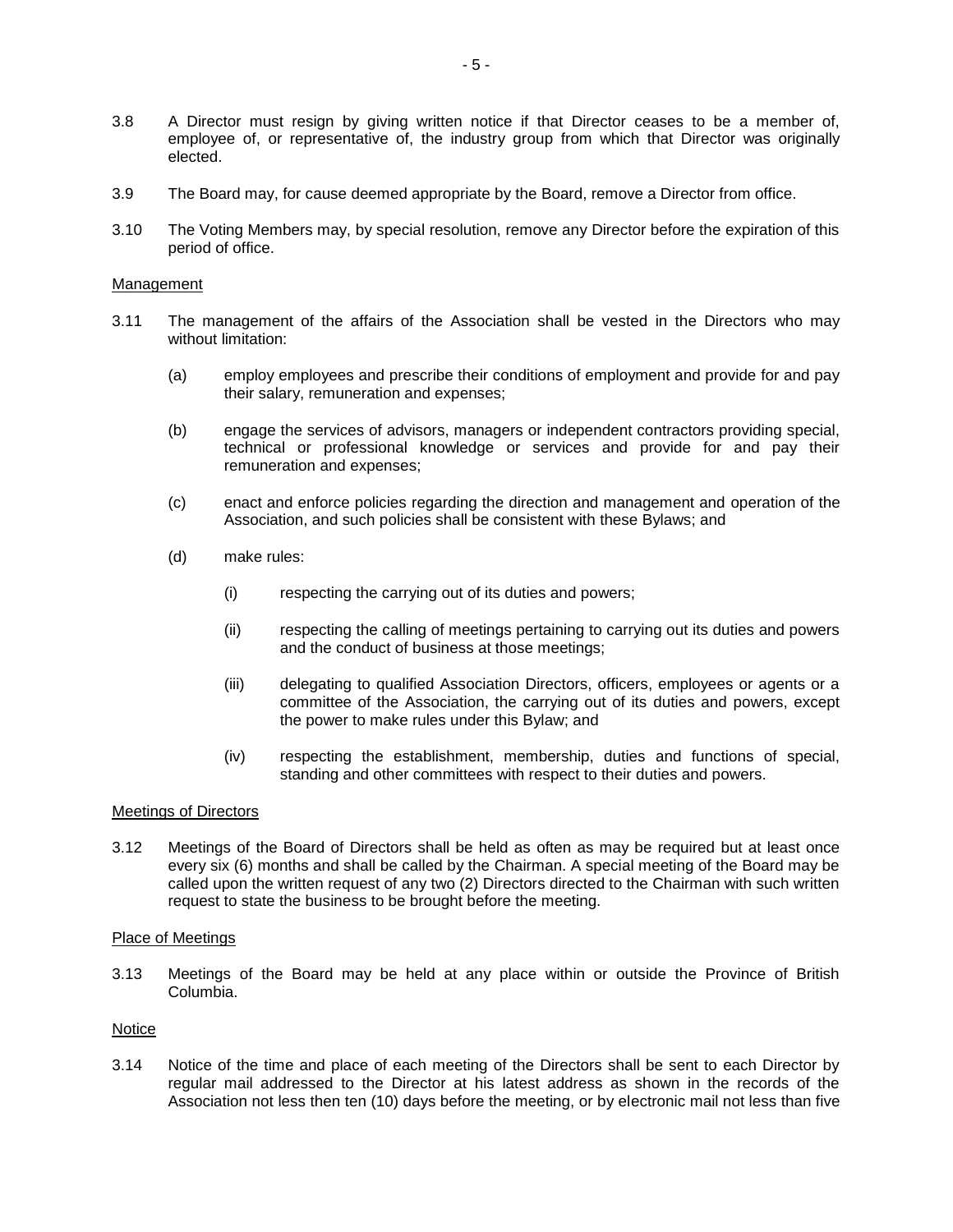(5) working days before the meeting, or delivered personally not less than five (5) working days before the meeting. If mailed, such notice shall be deemed to have been received on the third (3rd) day following the date of mailing; if delivered by electronic mail such notice shall be deemed to have been received on the date of transmission and, if delivered personally, on the date of delivery. A Director who participates in a meeting shall be deemed to have received notice thereof. Notice of the meeting may be waived where the Board unanimously agrees to waive notice of the meeting.

# Quorum

3.15 The quorum for the transaction of business at any meeting of the Board shall consist of not less than 50% of the Directors then on the Board of Directors. A Director who is, directly or indirectly, interested in a proposed contract or transaction with the Association may be counted for the purposes of a quorum at a meeting of the Directors at which time the proposed contract or transaction is approved.

# **Chairperson**

3.16 The Chairman shall be the Chairperson of any meeting of the Directors, or in his absence, the Secretary shall be the Chairperson of any meeting of the Directors, and if none of those persons are present, or if such persons decline to act, the Directors present shall choose one (1) of their number to be Chairperson.

# Votes to Govern

3.17 Questions arising at any meeting of the Board shall be decided by a majority of the votes. If there is a tied vote, the motion is lost.

#### Meetings by Telephonic, Electronic or other Communication Facility

3.18 If a majority of the Directors participating in a meeting consents, one (1) or more Director(s) may participate in a meeting of the Directors by means of a Telephonic, Electronic or other Communication Facility that the Board may make available, and a Director participating in such a meeting by such means is deemed to be present at the meeting. Any Director participating in a meeting by such Telephonic, Electronic or other Communication Facility, and entitled to vote at the meeting, may vote by means of such Telephonic, Electronic or other Communication Facility.

#### Resolutions in Writing

3.19 Notwithstanding anything to the contrary in these Bylaws, a resolution in writing signed by all of the Directors shall be valid and effectual as if it had been passed at a meeting duly called and constituted.

# **ARTICLE IV OFFICERS**

#### Appointment

4.1 The officers of the Association shall consist of a Chairman, a Secretary, and a Treasurer or a Secretary-Treasurer and such other officer as the Directors may determine. Such officers shall be elected by the Directors from among themselves at the first meeting of the Board of Directors following the annual general meeting each year. One (1) Director may hold more than one office.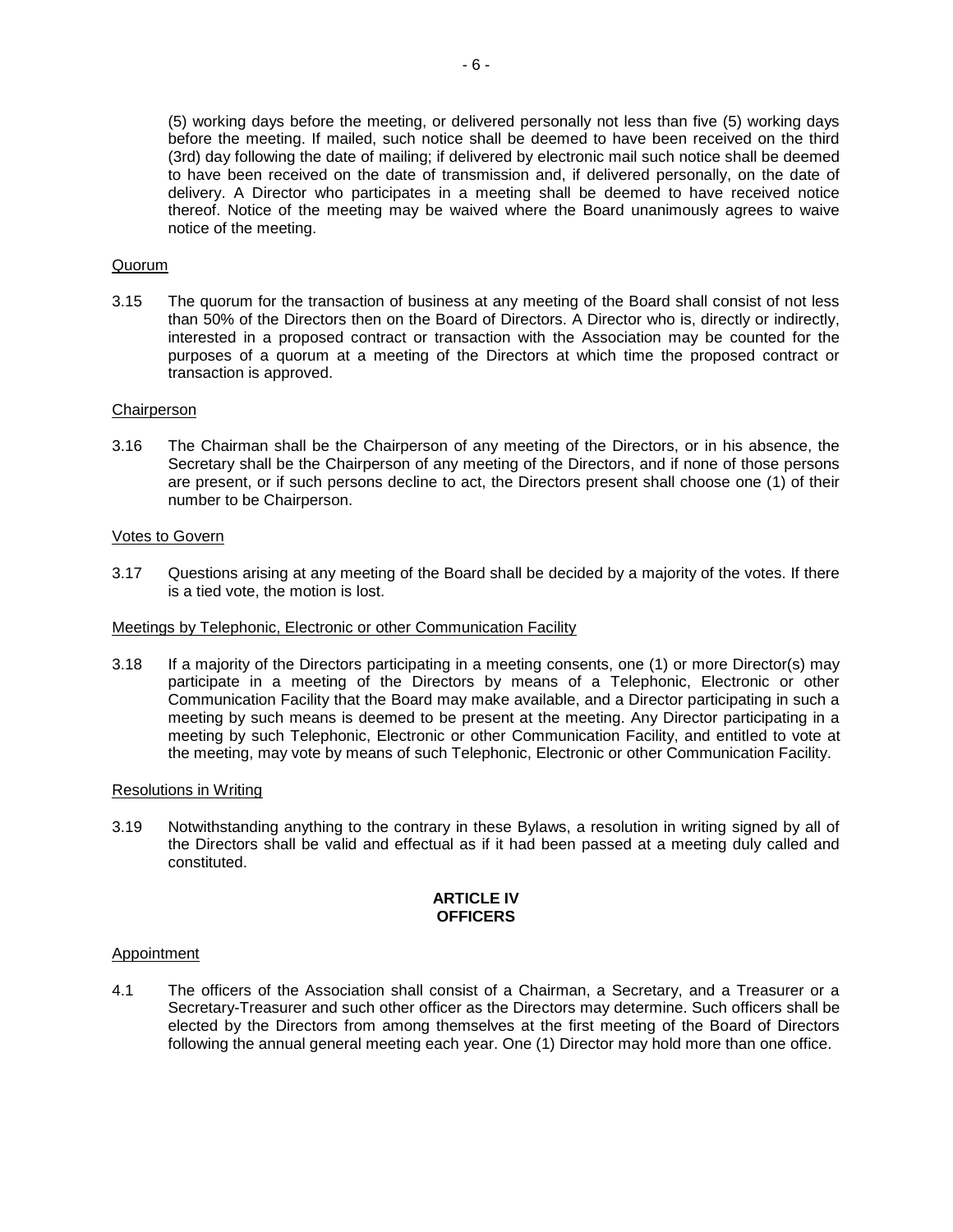# Chairman

- 4.2 The Chairman:
	- (a) shall preside at all meetings of the Board and the Membership;
	- (b) is a non-voting member of all committees of the Board and the Association, but may be a voting member of any committee as determined by the committee;
	- (c) shall present a report of the activities of the Board to Members of the Association at the annual general meeting;
	- (d) may, with approval of the Board, delegate powers and duties as necessary; and
	- (e) is responsible for such other matters as the Board determines.

# **Secretary**

- 4.3 The Secretary is responsible for:
	- (a) ensuring proceedings of all meetings of the Board and the Membership are recorded, and for the preparation and custody of the minutes of those meetings;
	- (b) ensuring that a record of all the Members of the Association and their addresses is maintained;
	- (c) the custody of the seal of the Association and the books and records of the Association, except financial records;
	- (d) giving notice of all meetings of the Board and the Membership; and
	- (e) such other matters as the Board determines.
- 4.4 The Secretary may, with the approval of the Board, delegate the responsibilities of the office as required.

#### **Treasurer**

- 4.5 The Treasurer is responsible for:
	- (a) the receipt of all money paid to the Association;
	- (b) opening and operating accounts and for the deposit of funds in any bank, treasury branch, trust company or credit union of which the Board approves;
	- (c) accounting for the real and personal property of the Association and the preparation and custody of such financial records as are necessary;
	- (d) presenting a financial statement to the Board as required;
	- (e) presenting a financial statement at the annual general meeting; and
	- (f) such other matters as the Board determines.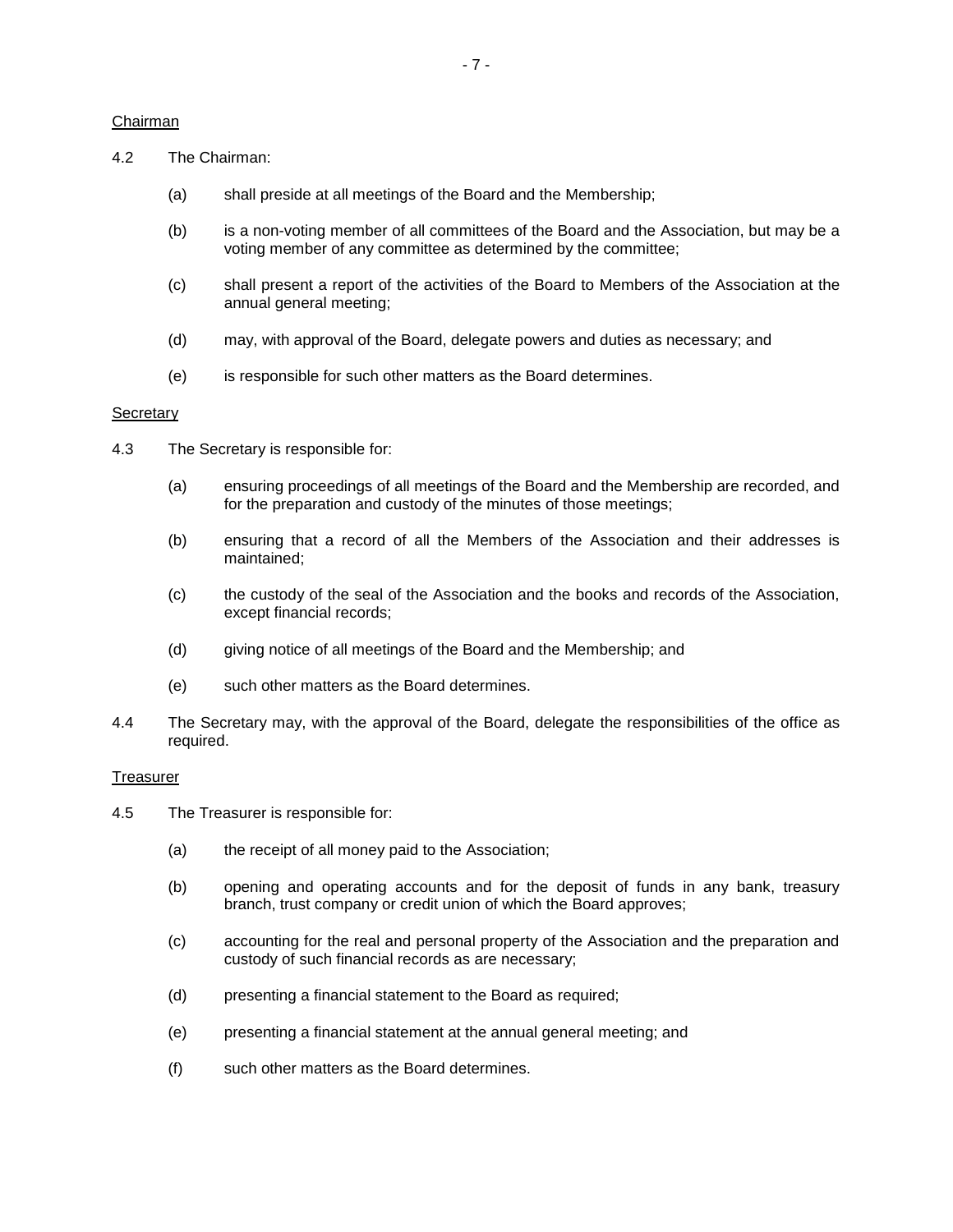4.6 The Treasurer may, with approval of the Board, delegate the responsibilities of the office as required.

#### Powers and Duties of Other Officers

4.7 The powers and duties of all other officers shall be such as the Board may determine.

#### **Committees**

4.8 The Board may appoint standing or special committees for any purpose considered necessary or desirable.

#### Delegation to Committee

4.9 The Board may delegate such of its powers or duties, except the powers to make Bylaws or Rules in accordance with these Bylaws, to a committee appointed by the Board.

# **ARTICLE V MEETINGS OF THE VOTING MEMBERS**

#### Annual Meeting

- 5.1 The annual general meeting of the Members shall be held once each year at such time, date and place in Canada as the Board specifies for the purpose of electing the Directors and for the transaction of such other business as may be properly brought before the meeting.
- 5.2 At each annual general meeting, a report from the Chairman and Treasurer shall be presented to the Members present.

#### Special Meetings

- 5.3 The Chairman or Secretary shall call a special meeting of the Members, by:
	- (a) either of them having been directed by the Board, at any time, and by giving notice in accordance with Bylaw 5.4 herein; or
	- (b) either of them having received a petition signed by ten per cent (10%) of the Voting Members in good standing, setting forth the reasons for calling such meeting. On receipt of a notice from sufficient Members requesting a special meeting the Chairman shall arrange for a special meeting and give notice of it in accordance with these Bylaws.

#### Notice

- 5.4 Notice of the time and place of each meeting of the Members along with the text of any special resolution to be submitted to the meeting shall be sent to each Member by regular mail addressed to the Member at his latest address as shown in the records of the Association not less than fourteen (14) days before the meeting or by facsimile or electronic mail not less than fourteen (14) days before the meeting, or delivered personally. If mailed, such notice shall be deemed to have been received on the third (3rd) day following the date of mailing; if delivered by electronic mail such notice shall be deemed to have been received on the date of transmission and, if delivered personally, on the date of delivery. A Member who participates in a meeting shall be deemed to have received notice thereof.
- 5.5 The accidental omission to give notice of a meeting to a Member or the fact that Member does not receive notice of the meeting does not invalidate proceedings at the meeting.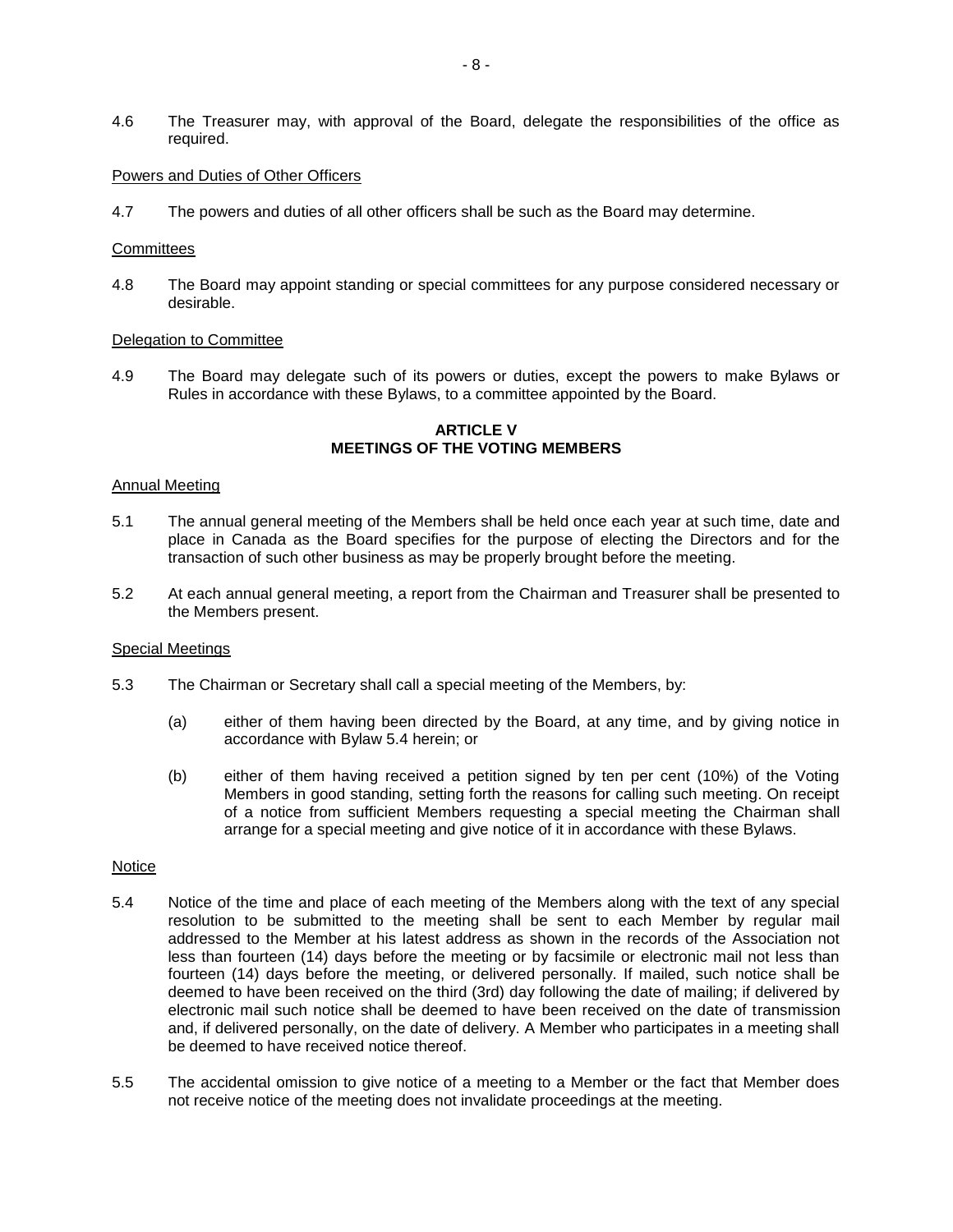# Quorum

5.6 The quorum for the transaction of business at any meeting of the Members shall consist of the lesser of nine (9) Voting Members or ten (10%) percent of Voting Members in good standing entitled to vote and present at the meeting. A Member participating in a meeting by means of Telephonic, Electronic or other Communication Facility is deemed to be present at the meeting. A quorum will never be less than three (3) Members.

# Chairperson

5.7 The Chairman shall be the Chairperson of any meeting of the Members, or in his absence, the Secretary shall be the Chairperson of any meeting of Members, and if none of those persons are present, any other Director may act as the Chairperson of any meeting of the Members, or if such persons decline to act, the Voting Members present shall choose one (1) of their number to be Chairperson.

#### Voting and Votes to Govern

5.8 Any Voting Member in good standing shall be entitled to one (1) vote on each motion or matter to be voted upon. Votes may not be made by proxy. If a vote is tied, the motion is lost.

#### Meetings by Telephonic, Electronic or other Communications Facility

5.9 Any meeting of the Members may be held with all Members participating by Communications Facility, or by a combination of in person meeting and Communications Facility meeting, as determined and made available for that purpose by the Board. Any Member participating in a meeting of Members by such Communication Facility, and entitled to vote at the meeting, may vote by means of such Communication Facility on any resolution brought before the meeting, and for the election of directors.

#### Resolutions in Writing

5.10 Notwithstanding anything to the contrary in these Bylaws, a resolution in writing signed by all of the Members entitled to vote thereon shall be valid and effectual as if it had been passed at a meeting duly called and constituted.

# **ARTICLE VI VOTING BY MAIL**

#### Voting

6.1 The Board may direct that a mail vote be conducted on any matter related to the Association that does not require the unanimous vote of all Voting Members at an annual general meeting.

#### Notice

6.2 Notice of a mail vote giving full details of the matter to be voted upon must be made to all Voting Members at least twenty-one (21) days in advance of the vote being taken and if objections to a mail vote are received by the Chairman in writing at least three (3) days before the announced date of the vote from at least ten (10%) percent of Voting Members, the matter shall be held over to a meeting of the Voting Members.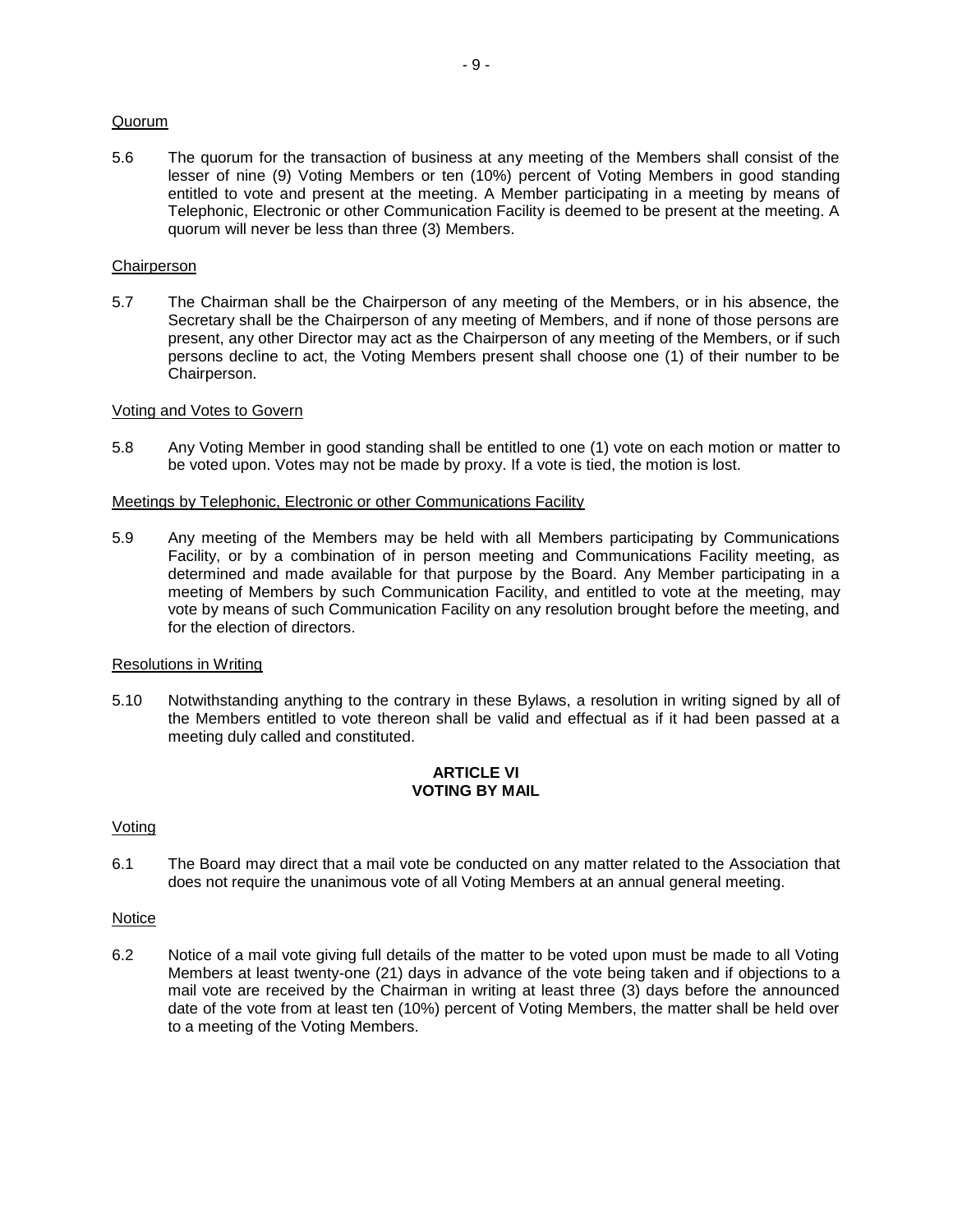# Validity

6.3 Subject to Bylaw 6.2, above, a vote by mail shall be declared valid if at least ten (10%) percent of the Voting Members respond and the matter shall be declared carried or defeated on the basis of a simple majority of the votes returned, unless a greater number is required by the Act or these Bylaws.

# **ARTICLE VII AUDITING**

# Auditor

- 7.1 A duly qualified accountant that the Association appointed at the annual general meeting shall audit the books, accounts, and records of the Secretary and Treasurer at least once each year. Such auditor at the annual meeting of the Association shall submit a complete and proper statement of the standing of the books for the previous year.
- 7.2 The auditor's report shall be presented at the annual general meeting. The audited financial statement shall become part of the annual report.

# Fiscal Year End

7.3 The financial year-end for the Association shall be December 31 of each year.

# Books and Records

7.4 The books and records of the Association may be inspected by any Member of the Association at the annual meeting or at any time upon giving reasonable notice and arranging a time satisfactory to the Officer or Officers having charge of the same. Each Member shall at all reasonable times have access to such books and records. All such access shall have safeguards to ensure a Member company's sensitive or proprietary information remains confidential, and is not divulged to another Member or the Board.

#### Annual Report

- 7.5 The Association shall prepare an annual report for each financial year of the Association, including:
	- (a) a list of the Members and Directors of the Association;
	- (b) a report on the articles, objects, purposes and Bylaws of the Association and any amendments made to them;
	- (c) a report on the activities of the Association; and
	- (d) the audited financial statements of the Association.

# **ARTICLE VIII REMUNERATION**

#### Remuneration

8.1 A Director may be remunerated as may be authorized by the Board.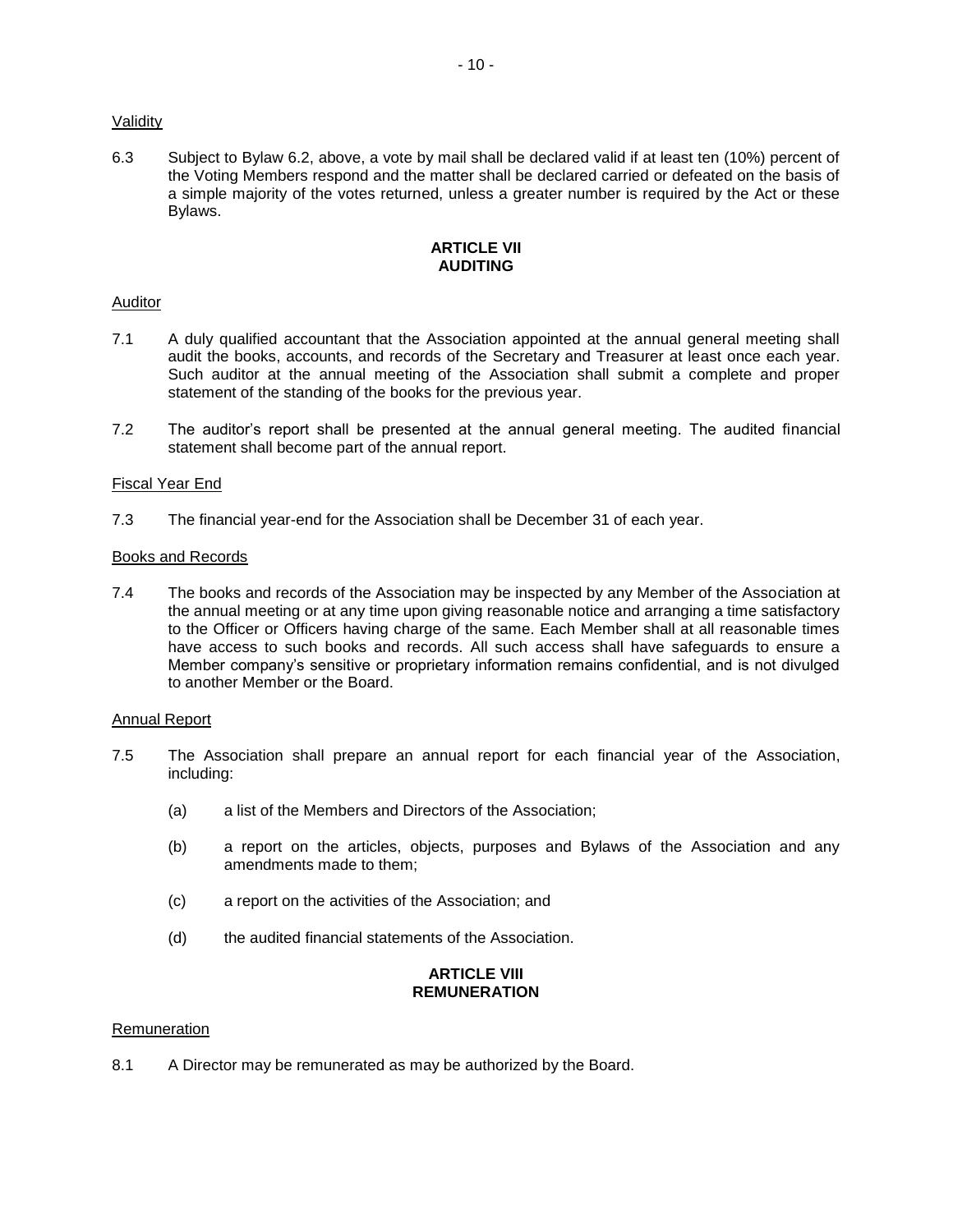8.2 Subject to any policies established by the Board from time to time, Directors shall be reimbursed for their traveling and living expenses incurred while on the business of the Association, and any other disbursements expended in the course of performing their duties as Directors.

# **ARTICLE IX BORROWING POWERS**

# **Authority**

9.1 For the purpose of carrying out its objects, the Association may borrow or raise or secure the payment of money in such manner as it thinks fit and, in particular, by the issue of debentures, but this power shall be exercised only under the authority of the Voting Members of the Association and in no case shall debentures be issued without the sanction of a special resolution of the Voting Members of the Association.

# **ARTICLE X BYLAWS**

# Bylaws

10.1 These Bylaws may only be rescinded, altered or added to if the revision, alteration or addition is approved by a special resolution of the Members.

# Copies of Bylaws

10.2 On being admitted as a Member, each Member is entitled to and the Association shall give him, without charge, a copy of the Constitution and Bylaws of the Association.

# **ARTICLE XI INDEMNIFICATION**

#### Indemnification

11.1 Subject to the Act, each Director and other Officer of the Association and his heirs, executors and administrators shall be indemnified by the Association against all costs, charges and expenses which a Director of Officer may hereafter sustain or incur as a result of any claim, action or proceeding which is brought or prosecuted against him in respect of any act, deed or matter done or permitted by him in the execution of his duties of his office, and all other costs, charges and expenses which he may hereafter sustain or incur in relation to the affairs of the Association except such costs, charges and expenses as are occasioned by his willful neglect or default.

# **ARTICLE XII NOT FOR PROFIT ORGANIZATION**

#### Not For Profit Organization

12.1 The "British Columbia Used Oil Management Association" is a not for profit organization and will not carry on any trade or business.